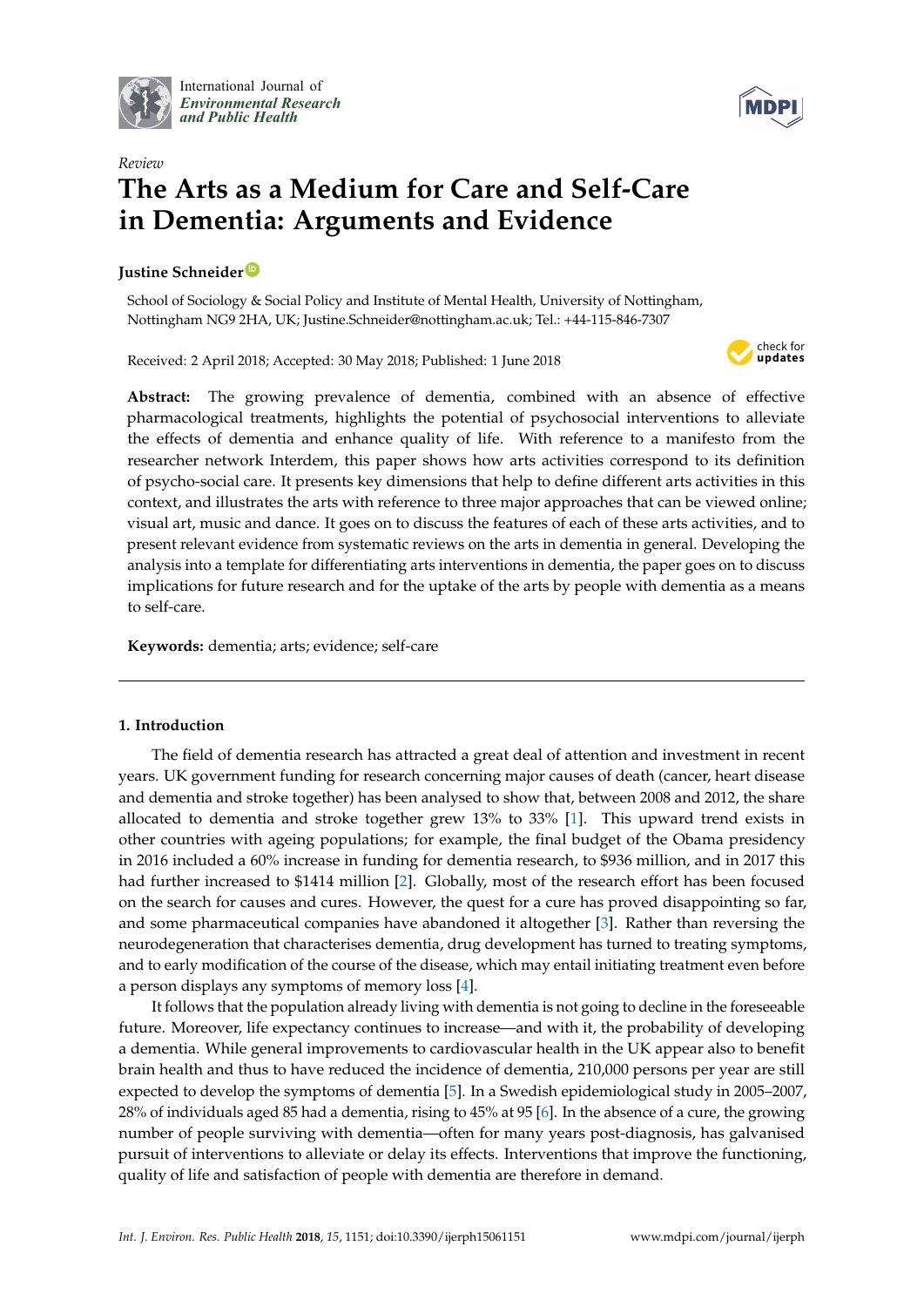A "manifesto"published in 2011 by Interdem—a European network of dementia researchers—highlighted the need for more research into psychosocial interventions, defined as relating to: "psychological and/or social functioning, including well-being and cognition, interpersonal relationships and everyday functional abilities, such as activities and daily living skills" [\[7\]](#page-7-6). The manifesto also states that the process or quality of the intervention is just as important as the outcomes it achieves. An acceptable intervention should promote: dignity, autonomy, reciprocity, lack of stigma and social integration. This paper sets out the case for adopting arts-based interventions to meet the psychosocial needs of people with dementia.

The broad theme set out in this paper is that music, visual art and dance—taken here as representative art forms, have potential benefits to offer people with dementia, which include cognitive, emotional and social outcomes. In keeping with the manifesto, the arts also foster dignity, autonomy, reciprocity, lack of stigma and social integration. What follows is an attempt to elucidate these benefits. First, three dimensions of difference are explained, to help to define arts interventions for the purpose of evaluation and research. Then, examples of arts-based interventions taken from music, visual art and dance are described and illustrated, to acquaint the reader with current practice. The paper then puts forward five general arguments in favour of the arts in dementia, arguing that these constitute sufficient grounds for the arts to form part of everyday care, whether this is self-care or formal provision. Some research evidence concerning specific interventions is presented and appraised. Finally, needs for development and evaluation of arts-based intervention are discussed.

#### **2. Defining and Differentiating Arts Interventions**

It is challenging to define psychosocial interventions which operate by means of a recognised form or art. Cowl and Gaugler's far-reaching systematic review [\[8\]](#page-7-7) included in their search "visual arts (painting, coloring, and sculpting, or viewing works of art created by others), music (listening to, singing, and playing music), drama/movement (acting, storytelling, dance, and expressive movement), songwriting, and poetry (writing and reading of poetry)." (p. 284 [\[8\]](#page-7-7)). Another way to categorise the arts is threefold, following Young et al. [\[9\]](#page-8-0): literary (e.g., reading aloud, poetry reciting, or creative writing); performing (e.g., music, dance, theatre) and visual (e.g., gallery visits, making art). It may be argued that cooking, gardening and needlework also qualify as arts, as do many other pursuits. However, little research has been undertaken in relation to manual arts and crafts in dementia. This paper therefore focuses on three forms of art where considerable bodies of evidence have been amassed: music, visual art, and dance, in descending order of research outputs.

First, the activities that fall within each of these domains need to be understood with reference to some specific parameters. Like other psycho-social interventions, arts activities in dementia vary in fundamental respects. To understand the intervention process and to evaluate its impact, certain contextual factors also need to be specified. These will affect which outcomes are relevant and feasible to evaluate. Three contextual factors will be considered here: the level at which the intervention is delivered, the severity of dementia in the person participating, and who is delivering the activity. These are not the only dimensions on which we may compare different arts interventions; questions of place and space may be relevant, as well as differences in the intentions and outcomes of the activity, and the involvement of close persons and care partners.

## *2.1. Intervention Level*

Some interventions target the individual, some the caring relationship (formal or informal) and some the way that care is provided. For instance, among the range of psychosocial interventions directed at the individual with dementia are light therapy [\[10\]](#page-8-1), aromatherapy [\[11\]](#page-8-2) and cognitive therapy [\[12\]](#page-8-3). Approaches designed to improve the caring relationship include: training in dementia care mapping [\[13\]](#page-8-4), communication skills training [\[14](#page-8-5)[,15\]](#page-8-6), and informal-carer support interventions [\[16\]](#page-8-7). To influence the way that care is organised, interventions are even more complex and often involve several components; examples are care management [\[17\]](#page-8-8) or integrated care [\[18\]](#page-8-9).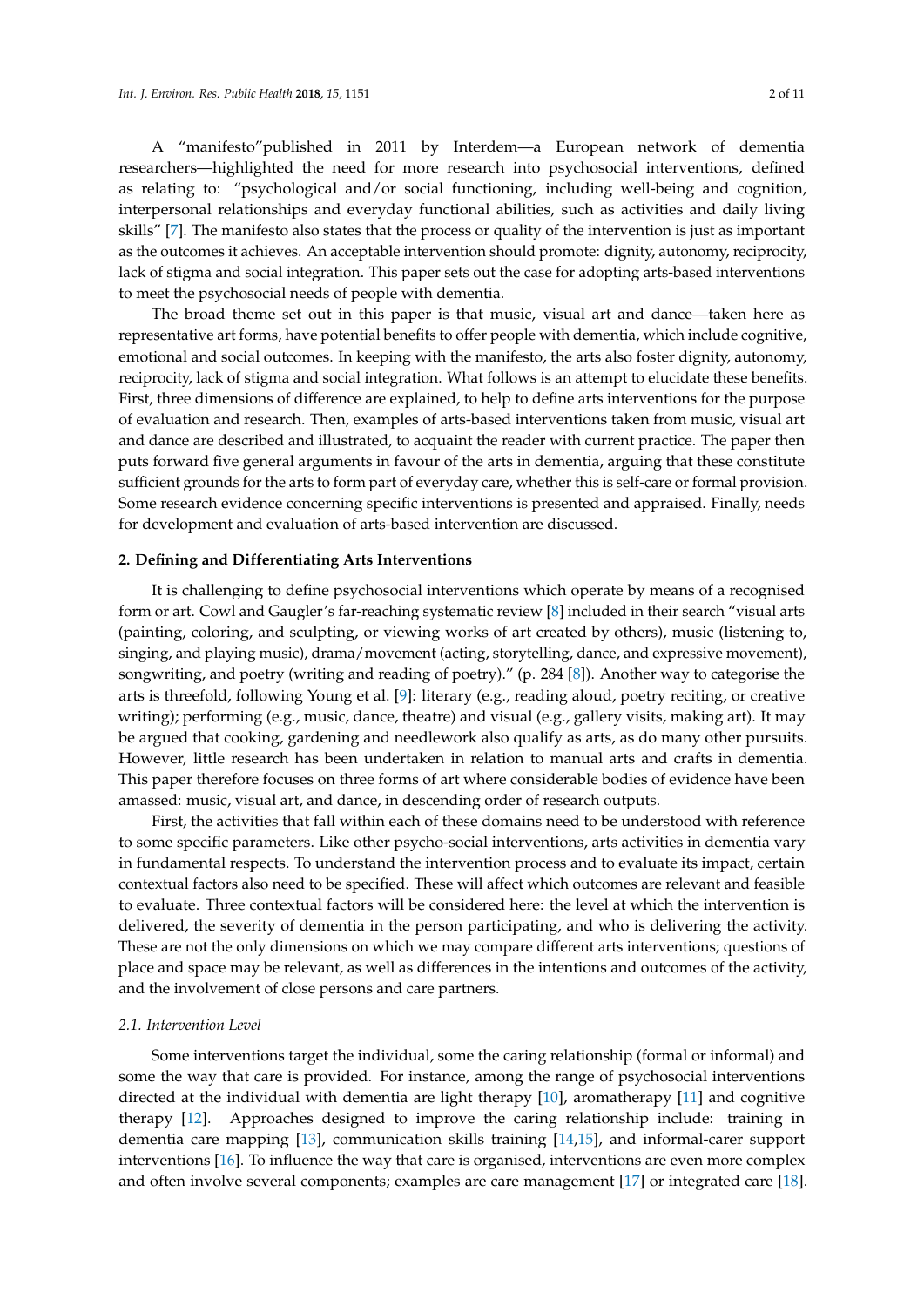Multi-level programmes such as Therapeutic Thematic Arts Programming (TTAP) [\[19\]](#page-8-10) may be included in this organisational category because they are intended to act on all three levels; the individual, carer and organisation providing care.

#### *2.2. Severity of Dementia*

In people with dementia, it is also relevant to consider for what level of severity or symptoms a given arts intervention may be suitable. Skills in activities of daily living are impaired as the disorder advances [\[20\]](#page-8-11). Cognition declines as dementia progresses over time [\[21\]](#page-8-12), with the result that functional impairment may affect a person's ability to engage with different arts interventions. Consequently, for instance, dance interventions for people with dementia often rely on seated movement, to avoid the risk of falls in those whose balance may be impaired. Other features of activities suited to a population with more advanced dementia are multi-sensory experiences of colour, touch and sound, usually mediated by close human contact, e.g., [\[22,](#page-8-13)[23\]](#page-8-14). Outcomes also need to be selected according to the severity of participants' dementia. Numerous intervention studies have been implemented with people with advanced dementia where adverse symptoms such as agitation or depression are targeted e.g., [\[10,](#page-8-1)[11\]](#page-8-2). Reviews indicate that there is evidence to support use of music therapy [\[23\]](#page-8-14), occupational activities and sensory intervention to directly help people with dementia who suffer agitation [\[24\]](#page-8-15).

# *2.3. Facilitator*

Who delivers the intervention is a further variable, which has a bearing on quality: is the facilitator trained in participatory arts, what is their knowledge of dementia, how much experience do they bring to a particular session? The therapeutic arts professions each have their own discipline and body of evidence, within a common psychoanalytical tradition, with professional training, qualifications and governing bodies. Applied to people with dementia, art therapy [\[22\]](#page-8-13), music therapy [\[23\]](#page-8-14) dance [\[25\]](#page-8-16) and drama therapy [\[26\]](#page-8-17) therefore need to be seen as comprising a separate category beyond the scope of this paper. However, it should be noted that therapeutic arts professionals in the field of dementia are relatively rare. For example, of approximately 1000 qualified music therapists in the UK, fewer than one in four works with people with dementia, so capacity to meet the needs of this growing number of potential beneficiaries is severely limited [\[27\]](#page-8-18). The highly-skilled provision offered by therapeutic arts professionals is available from private practitioners to those people with dementia who can afford to pay; in other words, the majority of people with dementia who live in the community are not likely to obtain access to this specialist kind of arts intervention.

The arts may be used to entertain or to distract, as well as to comfort, stimulate, soothe or affirm the identity of a person with dementia. In order to understand any arts intervention, the perspective of the person delivering it should be considered. Is this person guided by a particular theory or purpose? What are their qualifications and experience? A professionally-trained artist may not be familiar with people with dementia, while an activity co-ordinator with experience of dementia may have only a rudimentary understanding of the art they are facilitating. In the following sections three well-recognised approaches—visual art, music and dance—are discussed.

### *2.4. Visual Art*

Visual art is taken here to include gallery visits to immerse people in the work of other artists, but also painting, making sculptures and handling objects. The seminal art appreciation programme for people with dementia began at New York's Museum of Modern Art [\[28,](#page-8-19)[29\]](#page-8-20). Art gallery visits with discussion and a facilitative guide are a form of intervention that has been adopted in different countries, including Australia [\[30\]](#page-9-0), the UK [\[31\]](#page-9-1), The Netherlands [\[32\]](#page-9-2) and Switzerland [\[33\]](#page-9-3). In some places, viewing art has been combined with making art [\[34\]](#page-9-4). These interventions typically operate at the level of the individual with dementia and the individual-care partner dyad.

The English Longitudinal Study of Ageing shows that for the general population growing older is associated with increasing involvement in activities such as going to museums, theatre or cinema [\[35\]](#page-9-5).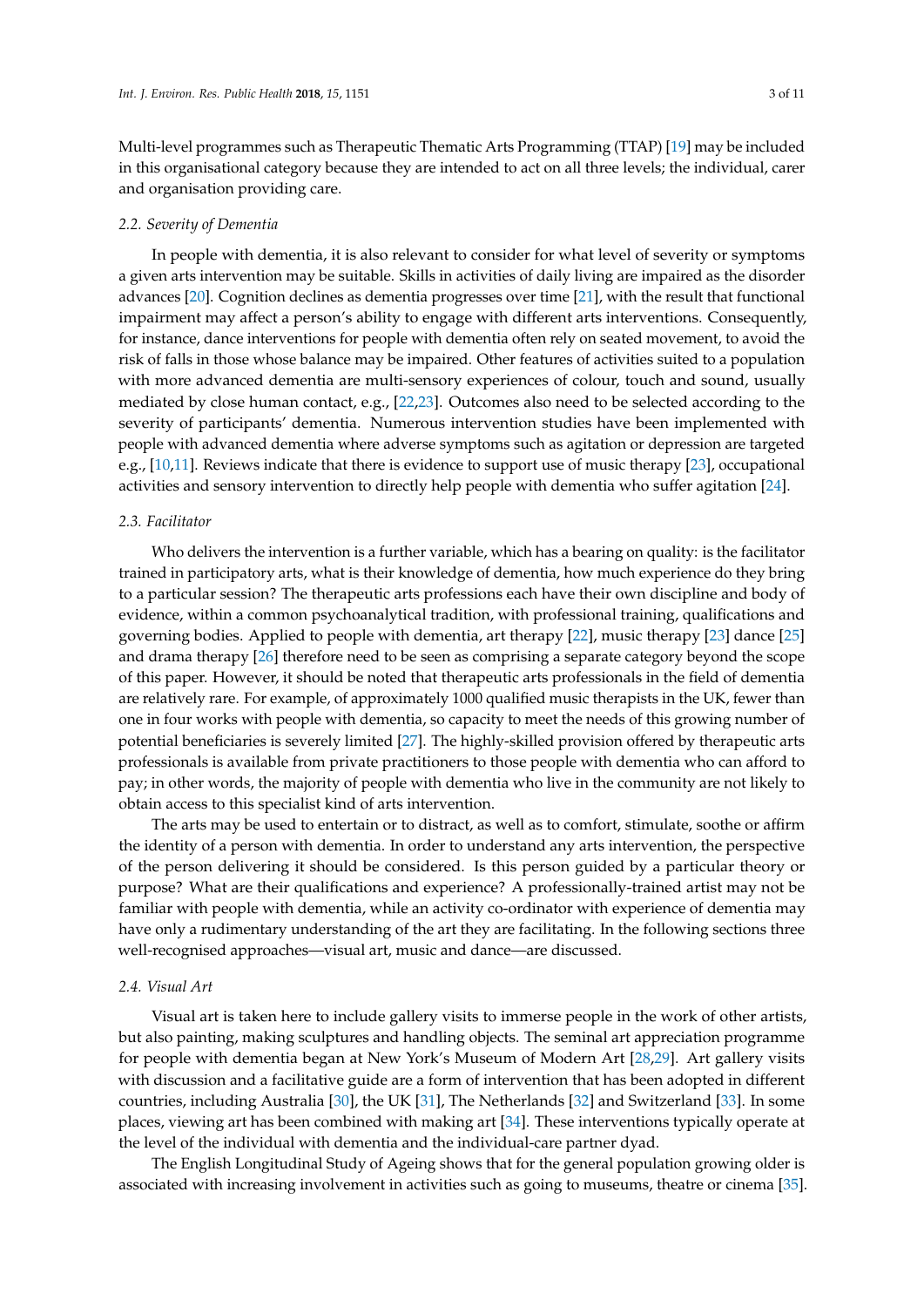If visiting museums is normal for older people, then these forms of cultural engagement may be an indicator of social inclusion for people with a diagnosis of dementia. The presence in public spaces of people with dementia presents a challenge to fear and prejudice, and may help to dispel stigma. The Alzheimer's Society UK have published a guide to dementia-friendly arts venues which offers advice on preventing and overcoming barriers to cultural inclusion faced by people with dementia. This gives arts providers some responsibility for promoting the integration of people with dementia. The benefits that follow arguably accrue to the whole of the community by making society more diverse. In addition, for individuals who cannot be included culturally by any other means, and for people who prefer to remain in their own homes, computer applications have been developed to give access to art collections online. These are under evaluation for people with dementia [\[36\]](#page-9-6).

## *2.5. Music*

Music interventions encompass listening, playing instruments and singing. The Interdem manifesto highlights the qualitative superiority of certain outcomes for people with dementia, including a "sense of purpose" and "pleasure". There are striking examples of instances where the medium of art provides access to an otherwise-unreachable personal history and identity. For instance, more than two million people have viewed the rough cut from the film *Alive Inside*, which documents the introduction of playlists containing preferred music to people whose lives are limited by dementia and other disabilities. The video *Man In Nursing Home Reacts To Hearing Music From His Era* [\[37\]](#page-9-7) illustrates a transformation through engagement with music by a man who was previously disengaged. The delight that the music brings to him is infectious. This not only changes the mood of the person with (presumed) dementia; it alters our perceptions as onlookers. It also clearly has a positive effect on the relationships between that man and his family as well as between him and his paid carers. Witnessing this change in her charge's demeanour brings a tear to the eye of the nursing assistant, raising the possibility that the encounter with music has generated empathy for his condition. Communication between carers and individuals with dementia by means of art—in this case, music, appears to aid reassertion of the individual's identity and others' recognition of personhood, and may therefore lead to greater respect and sensitivity in all concerned. Whether this has further benefits in terms of care quality is a question that remains to be addressed. Nevertheless, supporting the person with dementia to access preferred music appears to have improved his psychological and social functioning, increased well-being and communication, and revived interpersonal relationships, at least in the short term. Just as computer applications have extended the possibilities for accessing art, the use of personal digital playlists has grown, offering another example of how technology can be harnessed to promote arts interventions in dementia.

## *2.6. Dance*

Dance may include movement that is accompanied by music or rhythm, such as chair-based exercises, as well as performance by people with dementia. Choreographer Filipa Pereira Stubbs produced *Smile*, an ensemble performance that includes people with dementia who regularly attend dance sessions [\[38\]](#page-9-8). The video notes state that dance moves us away from the boundaries that living with dementia can impose. It restores a sense of community, of supporting one another, of being important to one another. This points to the manifesto criteria of reciprocity and social integration. In the *Smile* video, we see people with dementia as co-creators of a beautiful work of art, absorbed in purposeful activity and radiating pleasure. A viewing of this performance shows individuals improvising movement to the music (autonomy) in a public performance, where the dignity of participants is enhanced by their presence—literally and metaphorically, in the spotlight. In short, *Smile* speaks to all the benchmarks of quality arts interventions listed in the Interdem manifesto; dignity, autonomy and reciprocity.

Despite a strong theoretical foundation [\[39](#page-9-9)[,40\]](#page-9-10) and work to apply this to dementia care [\[41](#page-9-11)[–43\]](#page-9-12), the evidence concerning dance in dementia does not have a high profile. This may be due to the time lag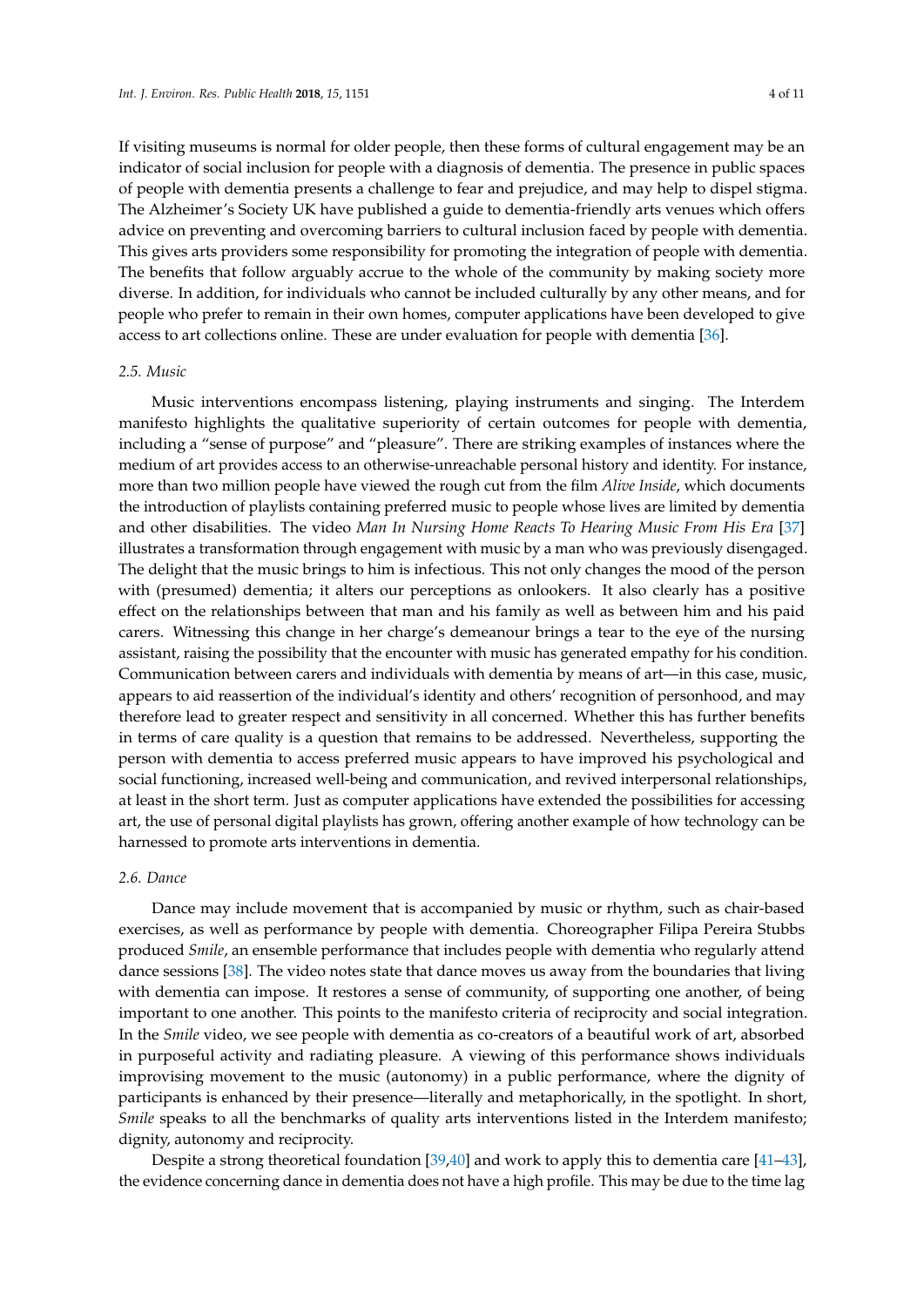between publication and practice developments, but it may also be due to a shortage of practitioners in the field. In her review, when considering the dance-movement therapy literature, Beard [\[44\]](#page-9-13) suggests that non-verbal communication is a primary benefit, citing Nystrom and Lauritzen [\[45\]](#page-9-14), who argue that movement can be used to substitute for speech, to express thoughts, memories, and emotions. Showing people with dementia as capable of communicative actions emphasises how meaning is jointly-constructed (p. 642 [\[44\]](#page-9-13)). We co-create meaning consciously when we participate in the arts, but this is also a feature of everyday life.

# **3. Discussion: A Rationale for the Arts in Dementia Care and Self-Care**

Creativity is not dependent on memory. That is the message that Ann Basting promulgates through her book *Forget Memory* [\[46\]](#page-9-15) and her TEDx Talk [\[47\]](#page-9-16). These and other testimonies illustrate that creative processes are used to evoke memories [\[48\]](#page-9-17), enable people to communicate about their experience [\[9\]](#page-8-0), to reinforce identity [\[49\]](#page-9-18), and to strengthen relationships with their own family members [\[50\]](#page-9-19), as well as with care personnel and others involved in the intervention process [\[51\]](#page-9-20).

For readers whose interests lie principally in dementia care, dementia self-care, rehabilitation or "living well with dementia", the case for the arts as a change mechanism is compelling. Their benefits are consistent with the principles of compassion and of relational (person-centred) care that guide contemporary practice [\[52\]](#page-9-21). From a pragmatic perspective, the arts present the possibility of lower costs than interventions delivered in a clinical context, for a number of reasons. Unlike the therapeutic professions, in the UK community arts practitioners are not a scarce commodity. Most have relatively low overheads compared to, say, a clinical psychologist, who depends on the health service infrastructure to deliver care, or an occupational therapist who works within a local authority system. Of course such organisational structures may provide governance and some quality assurance of the services provided, whereas independent arts practitioners are not regulated. The arts are non-invasive, in research terms, and risks presented by arts activities for people with dementia are not very different from those they meet in everyday activities, such as fatigue, trips and falls or accidental ingestion of something that is not food.

Leaving aside questions about effectiveness, the discussion so far highlights five good reasons to support the arts for people with dementia:

- 1. People with dementia usually enjoy participating in art, whether actively creating art or as an appreciative audience.
- 2. The arts can remain accessible despite memory loss because of their multi-sensory nature and the possibility of experiencing art in the moment irrespective of prior knowledge or associations.
- 3. Carers—both professional and family supporters—get double benefit from arts interventions; their own enjoyment as participants, and that of seeing their charges enlivened or soothed.
- 4. The wider community benefits from the fostering of cultural capital in any segment of society, including older people with dementia.
- 5. Art does little harm, indeed it often fosters social interaction and a sense of belonging.

In themselves, and without further empirical evidence, these five points provide a strong rationale for promoting the arts in dementia. They offer sufficient grounds for transforming activities in day centres and residential care to include tried and tested artistic activities such as those illustrated here, or to adopt an integrated programme using different media such as TTAP [\[19\]](#page-8-10). The obstacles to improving care through the arts are less likely to be financial than to constitute resistance to change from a workforce whose comfort zone lies in giving manicures and playing bingo. However, in addition to rational argument, a growing body of evidence supports the use of the arts in dementia.

#### *3.1. Art Presents Challenges to Research Methodology*

Measurement may seem irrelevant because the experience of art changes us without much use of our rational faculties. Even without a measure of effect size, viewing a piece like *Smile* or *Alive Inside* influences our expectations and aspirations for life with dementia more powerfully than an academic treatise or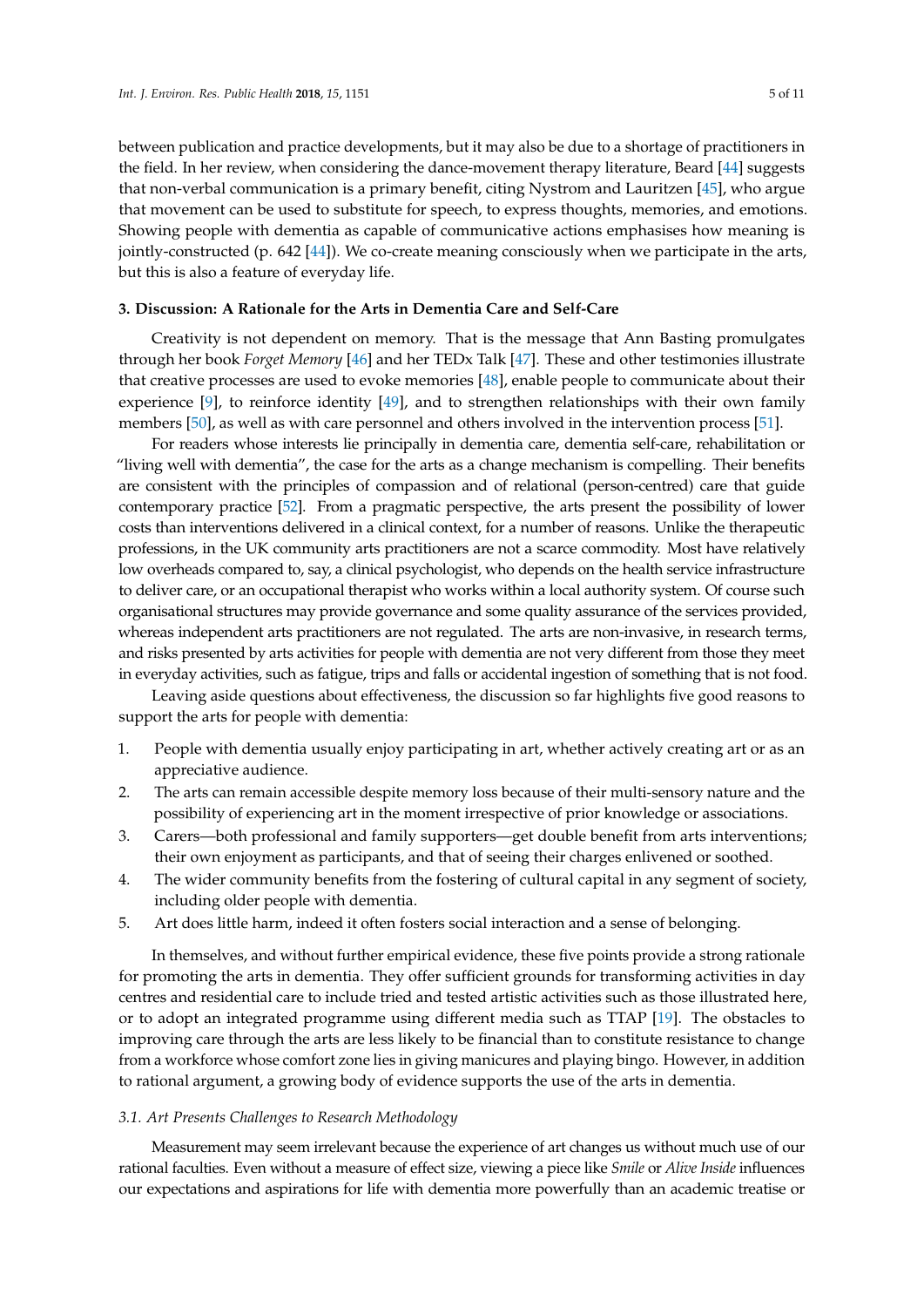peer-reviewed paper. Ann Basting speaks passionately about the arts as a way of being in relationship [\[53\]](#page-9-22). One challenge for researchers is to know where they are located within that relationship—and how this creates a methodological problem for their enquiry [\[54\]](#page-10-0). Another is the huge diversity of artistic forms and activities, making it difficult to replicate the arts as interventions consistently and reliably.

Nonetheless, there is ample innovation and proof-of-principle evidence to make the arts a fertile field for dementia researchers in pursuit of evidence. Meta-reviews of psychosocial interventions are beginning to place arts interventions on a par with other non-pharmacological approaches to alleviate certain behavioural symptoms of dementia, such as agitation and apathy [\[55](#page-10-1)[,56\]](#page-10-2). One of the broadest systematic reviews of the arts in dementia, cited earlier in this paper [\[8\]](#page-7-7), summarises the characteristics of the included studies, and this gives an overview of the contemporary research field (Table [1\)](#page-6-0).

Cowl and Gaugler looked in detail at the 63 studies with quantitative results. Most studies looked at agitation, apathy, cognition, depression and mood as outcomes. According to Beard [\[44\]](#page-9-13), the predominance of biomedical outcomes such as these demonstrates a bias away from person-centred, in-the-moment benefits and in favour of the needs of carers (pp. 639–640 [\[44\]](#page-9-13)). None of the studies reviewed by Cowl and Gaugler found an effect on cognition but at least one of the measured outcomes showed significant improvement in 46 (73%) of these studies, as described below. The distribution of research across arts modalities is uneven, even in relation to the three topics selected here, with music and visual art receiving the most attention and relatively little effectiveness evaluation in the field of dance. In the way that new studies build on old, the disparity is likely to continue if not increase.

There were 14 randomised controlled trials (RCTs) identified by Cowl and Gaugler. One was not peer-reviewed and did not report the sample size. Eleven of the 13 remaining RCTs studies used music as the mode of interventions, the other two used visual art. Eleven studies showed improvement (statistically significant at 5% level). There were positive effects on mood, alleviating depression and apathy from art therapy and colouring pictures [\[57,](#page-10-3)[58\]](#page-10-4). Similar outcomes were associated with the use of music [\[59](#page-10-5)[,60\]](#page-10-6). Music appeared to improve behaviour and increase sociability [\[60](#page-10-6)[–64\]](#page-10-7), as did visual art practice in one multi-site study [\[57\]](#page-10-3). Visual art interventions were associated with greater wellbeing and quality of life [\[57,](#page-10-3)[58\]](#page-10-4), while music interventions were associated with better language functioning [\[65,](#page-10-8)[66\]](#page-10-9).

The Cowl and Gaugler review does not differentiate interventions within each art form according to the dimensions set out in this paper: the level of intervention, the severity of dementia, and the qualifications of the facilitator, and this makes it difficult to apply the findings in practice. Subsequent reviews of the arts in dementia sometimes also fail in this respect and therefore add only limited information, frequently confounding evidence from the therapeutic professions with evidence concerning arts facilitated by people with different skills and objectives, which is indicated by the indiscriminate use of the terms "art therapy" or "music therapy". This flaw in the earlier Cochrane review of music interventions in dementia has been corrected in the latest review [\[66\]](#page-10-9).

#### *3.2. Comparing Arts Interventions*

This brief stocktake of arts interventions used with people with dementia indicates further questions that need to be addressed to understand the effects of the arts on people with dementia:

- For what purpose? Is the arts activity an end in itself or a means to change of some kind? This might include influencing the general public e.g., de-stigmatisation.
- For each level at which the intervention operated, what are the outcomes of interest?
- What is the role of the person with dementia? If actively participating, how much and with what support?
- Who else is involved and how?

Incorporating these questions to the variables of intervention level, severity of dementia and facilitator discussed earlier, Table [2](#page-6-1) attempts to apply the resulting list of seven dimensions to the three examples of interventions described above; the gallery visits to the Metropolitan Museum of Art (MOMA), the playlist intervention portrayed in *Alive Inside*, and the dance performance *Smile*.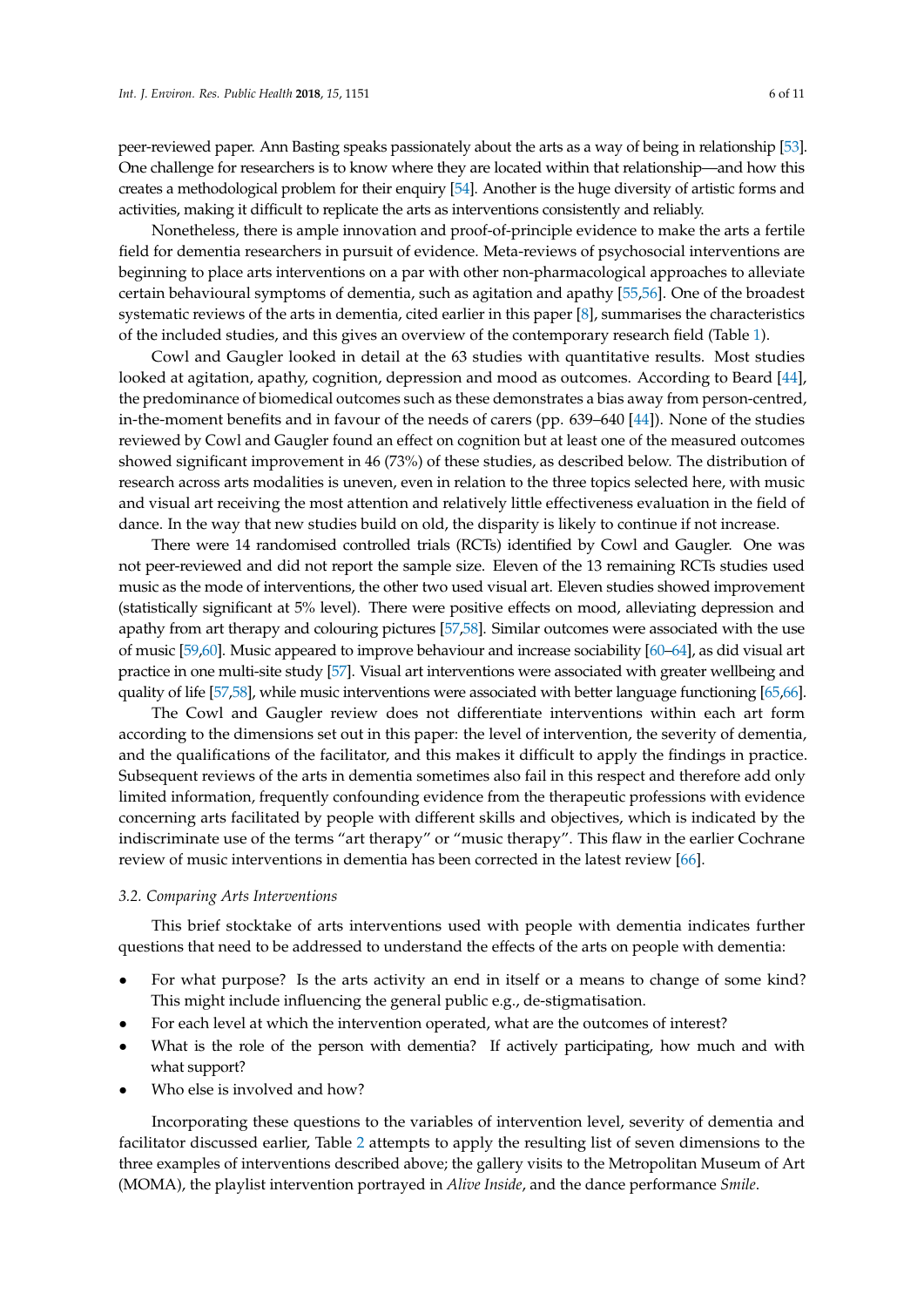| Aspect                   | <b>Results of Review</b>                                                                               |  |  |
|--------------------------|--------------------------------------------------------------------------------------------------------|--|--|
| Intervention             | 39 visual art, 53 music, 3 drama (1 including dance), 2 poetry, 15 combination                         |  |  |
| Study design             | 49 case studies, 46 quasi-experimental studies, 14 randomised controlled trials, 3 descriptive studies |  |  |
| Methodology              | 50 quantitative, 49 qualitative, 13 both                                                               |  |  |
| Number of participants   | 1699 people with dementia, 403 paid carers, 94 care partners                                           |  |  |
| Duration of intervention | Ranged from 10 minutes to 3 years                                                                      |  |  |
| Length of follow-up      | Ranged from none to 24 weeks                                                                           |  |  |

**Table 1.** After Cowl and Gaugler (2014), p. 286 [\[8\]](#page-7-8).

# **Table 2.** Characterising three arts interventions on seven dimensions.

<span id="page-6-1"></span><span id="page-6-0"></span>

|   | Name                                                     | MOMA <sup>*</sup>                                                                               | <b>Alive Inside</b>                                        | Smile                                                                     |
|---|----------------------------------------------------------|-------------------------------------------------------------------------------------------------|------------------------------------------------------------|---------------------------------------------------------------------------|
|   | Modality                                                 | Viewing art and discussing it in a group                                                        | Listening to music                                         | Dance and movement                                                        |
|   | What is the purpose?                                     | To generate group discussion,<br>emotional responses, associations,<br>cognitive activity       | To improve mood and<br>social engagement                   | To develop and demonstrate skills,<br>co-create, perform, communicate     |
|   | At what level is change intended?                        | Individual and caring relationship                                                              | Individual and caring relationship                         | Individual and (potentially)<br>caring relationship                       |
| 3 | People with how much impairment<br>are shown to benefit? | Mild to moderate                                                                                | High                                                       | Mild to moderate                                                          |
| 4 | What outcomes are apparent in<br>the video?              | Pleasure<br>Contemplation                                                                       | Pleasure<br>Vocalisation<br>Animation                      | Pleasure<br>Activation<br>Bodily expression                               |
| 5 | What is the role of the person<br>with dementia?         | Active participant in a process<br>designed to be intellectually and<br>emotionally stimulating | Passive recipient of<br>technologically-based intervention | Active participant in physically and<br>intellectually demanding exercise |
| 6 | Who is delivering the activity?                          | A fine art expert, probably<br>withpreparation regarding dementia                               | A social worker or similar support<br>worker or volunteer  | A dance professional with extensive<br>experience, aided by other dancers |
|   | Who else is involved and how?                            | Carers and other people with dementia                                                           | Carers and family members                                  | Dancers and other people with dementia                                    |

\* Metropolitan Museum of Art.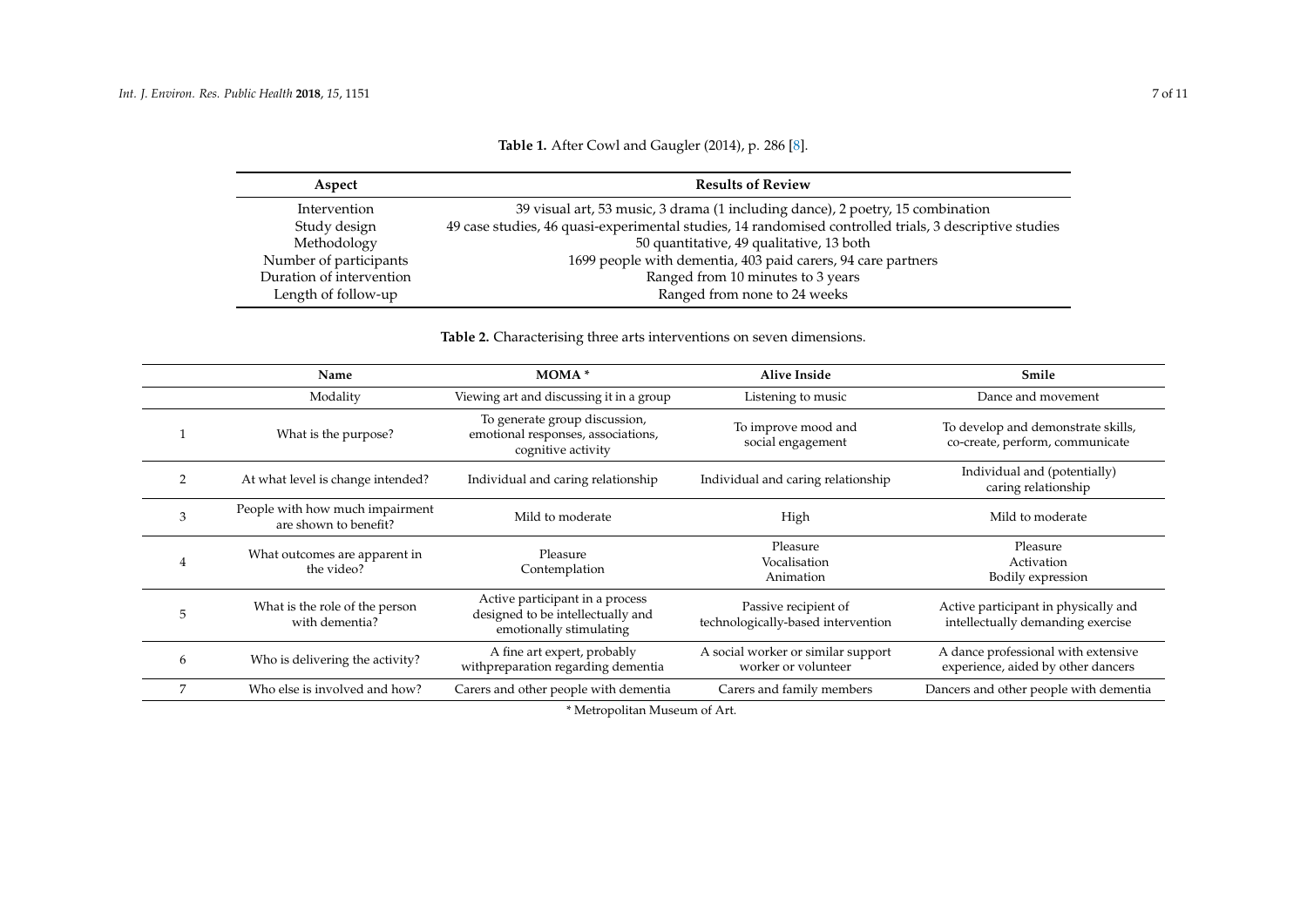## **4. Conclusions**

There is a growing recognition that the arts can make a contribution to the quality of life of people living with dementia. This impact can be direct, by bringing emotional release or pleasure to the person affected. It can also be indirect, by giving carers a stronger sense of purpose, resolve and commitment, or by making the wider community more compassionate and aware. Art as an aesthetic experience in the moment may be sufficient justification for its promotion for people with dementia, and for its use in self-care. In addition the arts can clearly have instrumental, therapeutic effects on people with dementia, and this is where the greatest number of empirical studies focus [\[67\]](#page-10-10). With relatively low costs and minimal risks, there remain promising areas for further evaluation and testing of arts interventions. The analysis of seven dimensions on which these may differ is given here to facilitate further research. The modalities to be prioritised in this research should undoubtedly include dance and movement, which has been neglected despite its strong empirical tradition.

The arts afford a means to self-care in dementia that has not been widely promoted. While a diagnosis of dementia is an unwelcome harbinger of disability and decline that is likely to be more accelerated than ageing without dementia, it should not exclude anyone from their customary cultural activities, nor from engaging in new ones. There is a growing recognition that people with dementia, like all disabled people, are entitled to all the rights of citizenship. A social understanding of disability highlights the responsibility of the wider society to ensure that these entitlements are realised. People affected by dementia should be encouraged to assert their rights to cultural inclusion. In anticipation of cognitive and functional decline, it would be advisable to explore a range of expressive modalities through the arts, knowing that these activities may well extend one's capacity to communicate despite dementia. In fact, there is no need to wait for a diagnosis of dementia to embark on artistic exploration or to extend one's artistic practice. This is something that anyone can do who is concerned about the possibility of developing dementia. The arts afford enriching experiences to all of us, with or without a diagnosis of dementia.

**Funding:** This research received no external funding.

<span id="page-7-8"></span>**Conflicts of Interest:** The author declares no conflict of interest.

#### **References**

- <span id="page-7-0"></span>1. Luengo-Fernandez, R.; Leal, J.; Gray, A. UK research spend in 2008 and 2012: Comparing stroke, cancer, coronary heart disease and dementia. *BMJ Open* **2015**, *5*, e006648. [\[CrossRef\]](http://dx.doi.org/10.1136/bmjopen-2014-006648) [\[PubMed\]](http://www.ncbi.nlm.nih.gov/pubmed/25869683)
- <span id="page-7-1"></span>2. National Institutes of Health. *Sustaining Momentum: NIH Takes Aim at Alzheimer's Disease & Related Dementias: NIH Bypass Budget Proposal for Fiscal Year 2019*; National Institutes of Health: Bethesda, MD, USA, 2018.
- <span id="page-7-2"></span>3. BBC News. *Pharma Giant Pfizer Pulls out of Research into Alzheimer's*; BBC News: London, UK, 2018.
- <span id="page-7-3"></span>4. Van De Glind, E.M.; Van Enst, W.A.; Van Munster, B.C.; Rikkert, M.G.O.; Scheltens, P.; Scholten, R.J.; Hooft, L. Pharmacological treatment of dementia: A scoping review of systematic reviews. *Dement. Geriatr. Cogn. Disord.* **2013**, *36*, 211–228. [\[CrossRef\]](http://dx.doi.org/10.1159/000353892) [\[PubMed\]](http://www.ncbi.nlm.nih.gov/pubmed/23941762)
- <span id="page-7-4"></span>5. Matthews, F.E.; Stephan, B.C.M.; Robinson, L.; Jagger, C.; Barnes, L.E.; Arthur, A.; Brayne, C.; Collaboration, A.S.C.; Comas-Herrera, A.; Wittenberg, R.; et al. A two decade dementia incidence comparison from the Cognitive Function and Ageing Studies I and II. *Nat. Commun.* **2016**, *7*, 11398. [\[CrossRef\]](http://dx.doi.org/10.1038/ncomms11398) [\[PubMed\]](http://www.ncbi.nlm.nih.gov/pubmed/27092707)
- <span id="page-7-5"></span>6. Mathillas, J.; Lovheim, H.; Gustafson, Y. Increasing prevalence of dementia among very old people. *Age Ageing* **2011**, *40*, 243–249. [\[CrossRef\]](http://dx.doi.org/10.1093/ageing/afq173) [\[PubMed\]](http://www.ncbi.nlm.nih.gov/pubmed/21258087)
- <span id="page-7-6"></span>7. Moniz-Cook, E.; Vernooij-Dassen, M.; Woods, B.; Orrell, M.; Network, I. Psychosocial interventions in dementia care research: The INTERDEM manifesto. *Aging Ment. Health* **2011**, *15*, 283–290. [\[CrossRef\]](http://dx.doi.org/10.1080/13607863.2010.543665) [\[PubMed\]](http://www.ncbi.nlm.nih.gov/pubmed/21491215)
- <span id="page-7-7"></span>8. Cowl, A.L.; Gaugler, J.E. Efficacy of Creative Arts Therapy in Treatment of Alzheimer's Disease and Dementia: A Systematic Literature Review. *Act. Adapt. Aging* **2014**, *38*, 281–330. [\[CrossRef\]](http://dx.doi.org/10.1080/01924788.2014.966547)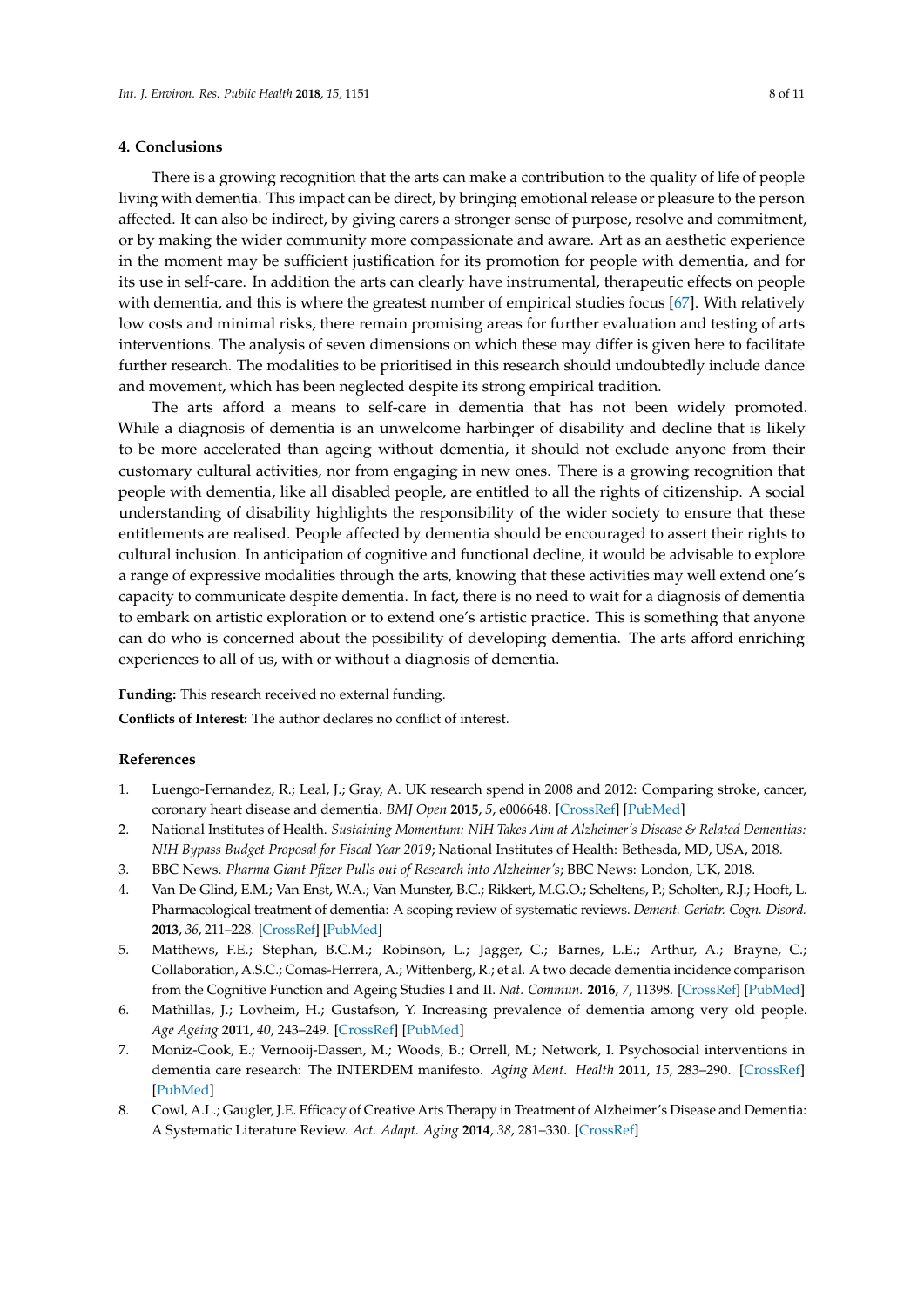- <span id="page-8-0"></span>9. Young, R.; Camic, P.M.; Tischler, V. The impact of community-based arts and health interventions on cognition in people with dementia: A systematic literature review. *Aging Ment. Health* **2016**, *20*, 337–351. [\[CrossRef\]](http://dx.doi.org/10.1080/13607863.2015.1011080) [\[PubMed\]](http://www.ncbi.nlm.nih.gov/pubmed/25683767)
- <span id="page-8-1"></span>10. Burns, A.; Allen, H.; Tomenson, B.; Duignan, D.; Byrne, J. Bright light therapy for agitation in dementia: A randomized controlled trial. *Int. Psychogeriatr.* **2009**, *21*, 711–721. [\[CrossRef\]](http://dx.doi.org/10.1017/S1041610209008886) [\[PubMed\]](http://www.ncbi.nlm.nih.gov/pubmed/19323872)
- <span id="page-8-2"></span>11. Ballard, C.G.; O'Brien, J.T.; Reichelt, K.; Perry, E.K. Aromatherapy as a safe and effective treatment for the management of agitation in severe dementia: The results of a double-blind, placebo-controlled trial with Melissa. *J. Clin. Psychiatry* **2002**, *63*, 553–558. [\[CrossRef\]](http://dx.doi.org/10.4088/JCP.v63n0703) [\[PubMed\]](http://www.ncbi.nlm.nih.gov/pubmed/12143909)
- <span id="page-8-3"></span>12. Orrell, M.; Aguirre, E.; Spector, A.; Hoare, Z.; Woods, R.T.; Streater, A.; Donovan, H.; Hoe, J.; Knapp, M.; Whitaker, C.; et al. Maintenance cognitive stimulation therapy for dementia: Single-blind, multicentre, pragmatic randomised controlled trial. *Br. J. Psychiatry* **2014**, *204*, 454–461. [\[CrossRef\]](http://dx.doi.org/10.1192/bjp.bp.113.137414) [\[PubMed\]](http://www.ncbi.nlm.nih.gov/pubmed/24676963)
- <span id="page-8-4"></span>13. Dichter, M.N.; Quasdorf, T.; Schwab, C.G.G.; Trutschel, D.; Haastert, B.; Riesner, C.; Bartholomeyczik, S.; Halek, M. Dementia care mapping: Effects on residents' quality of life and challenging behavior in German nursing homes. A quasi-experimental trial. *Int. Psychogeriatr.* **2015**, *27*, 1875–1892. [\[CrossRef\]](http://dx.doi.org/10.1017/S1041610215000927) [\[PubMed\]](http://www.ncbi.nlm.nih.gov/pubmed/26138674)
- <span id="page-8-5"></span>14. Eggenberger, E.; Heimerl, K.; Bennett, M.I. Communication skills training in dementia care: A systematic review of effectiveness, training content, and didactic methods in different care settings. *Int. Psychogeriatr.* **2013**, *25*, 345–358. [\[CrossRef\]](http://dx.doi.org/10.1017/S1041610212001664) [\[PubMed\]](http://www.ncbi.nlm.nih.gov/pubmed/23116547)
- <span id="page-8-6"></span>15. Done, D.J.; Thomas, J.A. Training in communication skills for informal carers of people trial suffering from dementia: A cluster randomized clinical comparing a therapist led workshop and a booklet. *Int. J. Geriatr. Psychiatry* **2001**, *16*, 816–821. [\[CrossRef\]](http://dx.doi.org/10.1002/gps.436) [\[PubMed\]](http://www.ncbi.nlm.nih.gov/pubmed/11536349)
- <span id="page-8-7"></span>16. Jackson, D.; Roberts, G.; Wu, M.L.; Ford, R.; Doyle, C. A systematic review of the effect of telephone, internet or combined support for carers of people living with Alzheimer's, vascular or mixed dementia in the community. *Arch. Gerontol. Geriatr.* **2016**, *66*, 218–236. [\[CrossRef\]](http://dx.doi.org/10.1016/j.archger.2016.06.013) [\[PubMed\]](http://www.ncbi.nlm.nih.gov/pubmed/27372903)
- <span id="page-8-8"></span>17. Duru, O.K.; Ettner, S.L.; Vassar, S.D.; Chodosh, J.; Vickrey, B.G. Cost evaluation of a coordinated care management intervention for dementia. *Am. J. Manag. Care* **2009**, *15*, 521–528. [\[PubMed\]](http://www.ncbi.nlm.nih.gov/pubmed/19670955)
- <span id="page-8-9"></span>18. Hean, S.; Nojeed, N.; Warr, J. Developing an integrated Memory Assessment and Support Service for people with dementia. *J. Psychiatr. Ment. Health Nurs.* **2011**, *18*, 81–88. [\[CrossRef\]](http://dx.doi.org/10.1111/j.1365-2850.2010.01665.x) [\[PubMed\]](http://www.ncbi.nlm.nih.gov/pubmed/21214688)
- <span id="page-8-10"></span>19. Levine-Madori, L.; Bendel, T. Research to practice: The TTAP method a new psychology of art, brain and cognition. *Alzheimer's Dement.* **2013**, *9*, 293. [\[CrossRef\]](http://dx.doi.org/10.1016/j.jalz.2013.05.595)
- <span id="page-8-11"></span>20. Giebel, C.M.; Sutcliffe, C.; Challis, D. Activities of daily living and quality of life across different stages of dementia: A UK study. *Aging Ment. Health* **2015**, *19*, 63–71. [\[CrossRef\]](http://dx.doi.org/10.1080/13607863.2014.915920) [\[PubMed\]](http://www.ncbi.nlm.nih.gov/pubmed/24831511)
- <span id="page-8-12"></span>21. Wadsworth, L.P.; Lorius, N.; Donovan, N.J.; Locascio, J.J.; Rentz, D.M.; Johnson, K.A.; Sperling, R.A.; Marshall, G.A. Neuropsychiatric Symptoms and Global Functional Impairment along the Alzheimer's Continuum. *Dement. Geriatr. Cogn. Disord.* **2012**, *34*, 96–111. [\[CrossRef\]](http://dx.doi.org/10.1159/000342119) [\[PubMed\]](http://www.ncbi.nlm.nih.gov/pubmed/22922821)
- <span id="page-8-13"></span>22. Peisah, C.; Lawrence, G.; Reutens, S. Creative solutions for severe dementia with BPSD: A case of art therapy used in an inpatient and residential care setting. *Int. Psychogeriatr.* **2011**, *23*, 1011–1013. [\[CrossRef\]](http://dx.doi.org/10.1017/S1041610211000457) [\[PubMed\]](http://www.ncbi.nlm.nih.gov/pubmed/21426619)
- <span id="page-8-14"></span>23. Aldridge, D. Alzheimer's disease: Rhythm, timing and music as therapy. *Biomed. Pharmacother.* **1994**, *48*, 275–281. [\[CrossRef\]](http://dx.doi.org/10.1016/0753-3322(94)90172-4)
- <span id="page-8-15"></span>24. Windle, G.; Joling, K.J.; Howson-Griffiths, T.; Woods, B.; Jones, C.H.; van de Ven, P.M.; Newman, A.; Parkinson, C. The impact of a visual arts program on quality of life, communication, and well-being of people living with dementia: A mixed-methods longitudinal investigation. *Int. Psychogeriatr.* **2017**, *30*, 409–423. [\[CrossRef\]](http://dx.doi.org/10.1017/S1041610217002162) [\[PubMed\]](http://www.ncbi.nlm.nih.gov/pubmed/29113610)
- <span id="page-8-16"></span>25. Brauninger, I. Specific dance movement therapy interventions-Which are successful? An intervention and correlation study. *Arts Psychother.* **2014**, *41*, 445–457. [\[CrossRef\]](http://dx.doi.org/10.1016/j.aip.2014.08.002)
- <span id="page-8-17"></span>26. Jaaniste, J.; Linnell, S.; Ollerton, R.L.; Slewa-Younan, S. Drama therapy with older people with dementia-Does it improve quality of life? *Arts Psychother.* **2015**, *43*, 40–48. [\[CrossRef\]](http://dx.doi.org/10.1016/j.aip.2014.12.010)
- <span id="page-8-18"></span>27. Schneider, J. Music Therapy and Dementia Care Practice in the UK: A BAMT Membership Survey. *Br. J. Music Ther.* **2018**, in press.
- <span id="page-8-19"></span>28. Mittelman, M.; Epstein, C. *Meet Me: Making Art Accessible for People with Dementia*; Museum of Modern Art: New York, NY, USA, 2009.
- <span id="page-8-20"></span>29. Selberg, S. Modern Art as Public Care: Alzheimer's and the Aesthetics of Universal Personhood. *Med. Anthropol. Q.* **2015**, *29*, 473–491. [\[CrossRef\]](http://dx.doi.org/10.1111/maq.12199) [\[PubMed\]](http://www.ncbi.nlm.nih.gov/pubmed/25727196)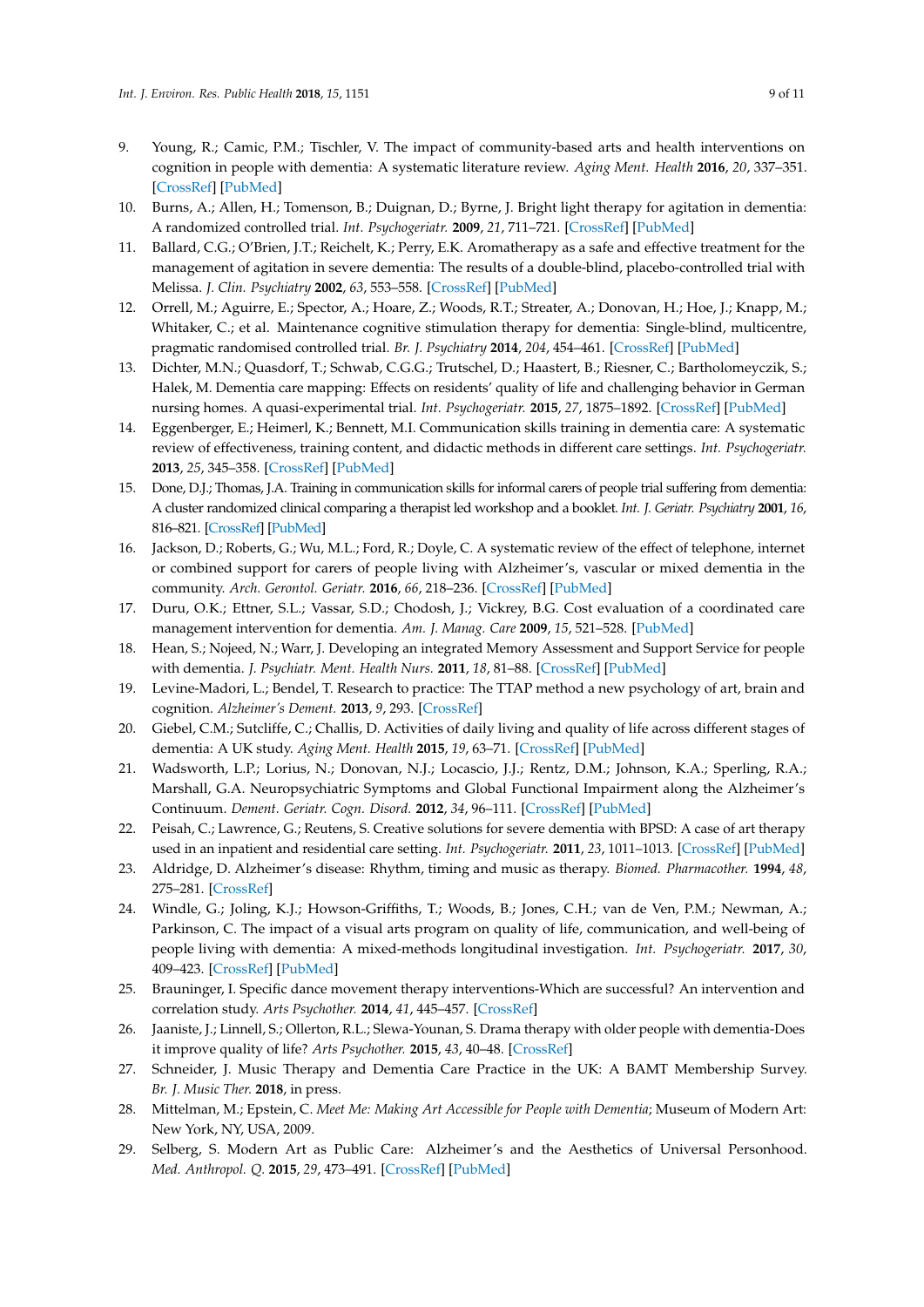- <span id="page-9-0"></span>30. MacPherson, S.; Bird, M.; Anderson, K.; Davis, T.; Blair, A. An art gallery access programme for people with dementia: 'you do it for the moment'. *Aging Ment. Health* **2009**, *13*, 744–752. [\[CrossRef\]](http://dx.doi.org/10.1080/13607860902918207) [\[PubMed\]](http://www.ncbi.nlm.nih.gov/pubmed/19882413)
- <span id="page-9-1"></span>31. Eekelaar, C.; Camic, P.M.; Springham, N. Art Galleries, Episodic Memory and Verbal Fluency in Dementia: An Exploratory Study. *Psychol. Aesthet. Creat. Arts* **2012**, *6*, 262–272. [\[CrossRef\]](http://dx.doi.org/10.1037/a0027499)
- <span id="page-9-2"></span>32. Hendriks, I.; Droes, R.; Meiland, F. Evaluation of the implementation of the 'unforgettable' art tours for people with dementia. *Gerontologist* **2016**, *56*, 203–204.
- <span id="page-9-3"></span>33. Oppikofer, S.; Wilkening, K.; Kuendig, Y.; Loizeau, A. Discerning Arts-Stories—With Dementia Discover new Images together. One Intervention for the Reduction of Stress and Increasing the Vtality in People with Dementia and their Caretakers. *Z. Gerontol. Geriatr.* **2014**, *47*, 70.
- <span id="page-9-4"></span>34. Camic, P.M.; Tischler, V.; Pearman, C.H. Viewing and making art together: A multi-session art-gallery-based intervention for people with dementia and their carers. *Aging Ment. Health* **2014**, *18*, 161–168. [\[CrossRef\]](http://dx.doi.org/10.1080/13607863.2013.818101) [\[PubMed\]](http://www.ncbi.nlm.nih.gov/pubmed/23869748)
- <span id="page-9-5"></span>35. Banks, J.; Nazroo, J.; Steptoe, A. *The Dynamics of Ageing: Evidence from the English Longitudinal Study of Ageing (Wave 6) 2002–2012*; Institute for Fiscal Studies: London, UK, 2014.
- <span id="page-9-6"></span>36. Allen, P.; Brown, A.; Camic, P.M.; Cutler, D.; Harvey, L.; Parsons, M.P.; Sweeney, R.; Ward, E.; Zeilig, H. *Becoming a Dementia-Friendly Arts Venue: A Practical Guide*; Alzheimer's Society: London, UK, 2015.
- <span id="page-9-7"></span>37. Arts Council England. Armchair Gallery Brings Great Art to Care Homes. 2015. Available online: [http://www.](http://www.artscouncil.org.uk/news/armchair-gallery-brings-great-art-nottingham-care-homes) [artscouncil.org.uk/news/armchair-gallery-brings-great-art-nottingham-care-homes](http://www.artscouncil.org.uk/news/armchair-gallery-brings-great-art-nottingham-care-homes) (accessed on 1 April 2018).
- <span id="page-9-8"></span>38. Alive Inside, Man in Nursing Home Reacts to Hearing Music from His Era. Available online: [https:](https://www.youtube.com/watch?v=fyZQf0p73QM;) [//www.youtube.com/watch?v=fyZQf0p73QM;](https://www.youtube.com/watch?v=fyZQf0p73QM;) (accessed on 31 May 2018).
- <span id="page-9-10"></span><span id="page-9-9"></span>39. Stubbs, F.P. Smile. Available online: <https://vimeo.com/154700826> (accessed on 31 May 2018).
- 40. Strassel, J.K.; Cherkin, D.C.; Steuten, L.; Sherman, K.J.; Vrijhoef, H.J. A systematic review of the evidence for the effectiveness of dance therapy. *Altern. Ther. Health Med.* **2011**, *17*, 50–59. [\[PubMed\]](http://www.ncbi.nlm.nih.gov/pubmed/22164813)
- <span id="page-9-11"></span>41. De Tord, P.; Brauninger, I. Grounding: Theoretical application and practice in dance movement therapy. *Arts Psychother.* **2015**, *43*, 16–22. [\[CrossRef\]](http://dx.doi.org/10.1016/j.aip.2015.02.001)
- 42. Coaten, R.; Newman-Bluestein, D. Embodiment and dementia—Dance movement psychotherapists respond. *Dement. Int. J. Soc. Res. Pract.* **2013**, *12*, 677–681. [\[CrossRef\]](http://dx.doi.org/10.1177/1471301213507033) [\[PubMed\]](http://www.ncbi.nlm.nih.gov/pubmed/24337633)
- <span id="page-9-12"></span>43. Low, L.F.; Carroll, S.; Merom, D.; Baker, J.R.; Kochan, N.; Moran, F.; Brodaty, H. We think you can dance! A pilot randomised controlled trial of dance for nursing home residents with moderate to severe dementia. *Complement. Ther. Med.* **2016**, *29*, 42–44. [\[CrossRef\]](http://dx.doi.org/10.1016/j.ctim.2016.09.005) [\[PubMed\]](http://www.ncbi.nlm.nih.gov/pubmed/27912955)
- <span id="page-9-13"></span>44. Guzmán, A.; Robinson, L.; Rochester, L.; James, I.A.; Hughes, J.C. A process evaluation of a Psychomotor Dance Therapy Intervention (DANCIN) for behavior change in dementia: Attitudes and beliefs of participating residents and staff. *Int. Psychogeriatr.* **2016**, *29*, 313–322. [\[CrossRef\]](http://dx.doi.org/10.1017/S104161021600171X) [\[PubMed\]](http://www.ncbi.nlm.nih.gov/pubmed/27817760)
- <span id="page-9-14"></span>45. Beard, R.E.L. Art therapies and dementia care: A systematic review. *Dement. Int. J. Soc. Res. Pract.* **2012**, *11*, 633–656. [\[CrossRef\]](http://dx.doi.org/10.1177/1471301211421090)
- <span id="page-9-15"></span>46. Nystrom, K.; Lauritzen, S.O. Expressive bodies: Demented persons' communication in a dance therapy context. *Health* **2005**, *9*, 297–317. [\[CrossRef\]](http://dx.doi.org/10.1177/1363459305052902) [\[PubMed\]](http://www.ncbi.nlm.nih.gov/pubmed/15937034)
- <span id="page-9-16"></span>47. Basting, A. *Forget Memory: Creating Better Lives for People with Dementia*; Johns Hopkins University Press: Washington, DC, USA, 2009.
- <span id="page-9-17"></span>48. Basting, A.D. Arts in Dementia Care: This is not the end . . . it's the end of this chapter. *Gener. J. Am. Soc. Aging* **2006**, *30*, 16–20.
- <span id="page-9-18"></span>49. Ellena, E.; Huebner, B. I Remember Better When I Paint. 2009. Available online: [https://www.youtube.com/](https://www.youtube.com/watch?v=54AtoQVGfwU) [watch?v=54AtoQVGfwU](https://www.youtube.com/watch?v=54AtoQVGfwU) (accessed 31 May 2018).
- <span id="page-9-19"></span>50. Adelman, C.B.; Panza, K.E.; Bartley, C.A.; Bontempo, A.; Bloch, M.H. A meta-analysis of computerized cognitive-behavioral therapy for the treatment of DSM-5 anxiety disorders. *J. Clin. Psychiatry* **2014**, *75*, E695–E704. [\[CrossRef\]](http://dx.doi.org/10.4088/JCP.13r08894) [\[PubMed\]](http://www.ncbi.nlm.nih.gov/pubmed/25093485)
- <span id="page-9-20"></span>51. Eldirdiry Osman, S.; Tischler, V.; Schneider, J. Benefits of singing for people with dementia and their carers 'Singing for the Brain': A qualitative study exploring the health and well-being. *Dementia* **2014**, *15*, 1326–1339. [\[CrossRef\]](http://dx.doi.org/10.1177/1471301214556291) [\[PubMed\]](http://www.ncbi.nlm.nih.gov/pubmed/25425445)
- <span id="page-9-21"></span>52. Camic, P.; Baker, E.L.; Tischler, V. Theorizing how art gallery interventions impact people with dementia and their caregivers. *Gerontologist* **2016**, *56*, 1033–1041. [\[CrossRef\]](http://dx.doi.org/10.1093/geront/gnv063) [\[PubMed\]](http://www.ncbi.nlm.nih.gov/pubmed/26185152)
- <span id="page-9-22"></span>53. Willis, P. *Quality with Compassion: The Future of Nursing Education*; Report of the Willis Commission on Nursing Education 2012; Commission on Nursing Education: London, UK, 2012.